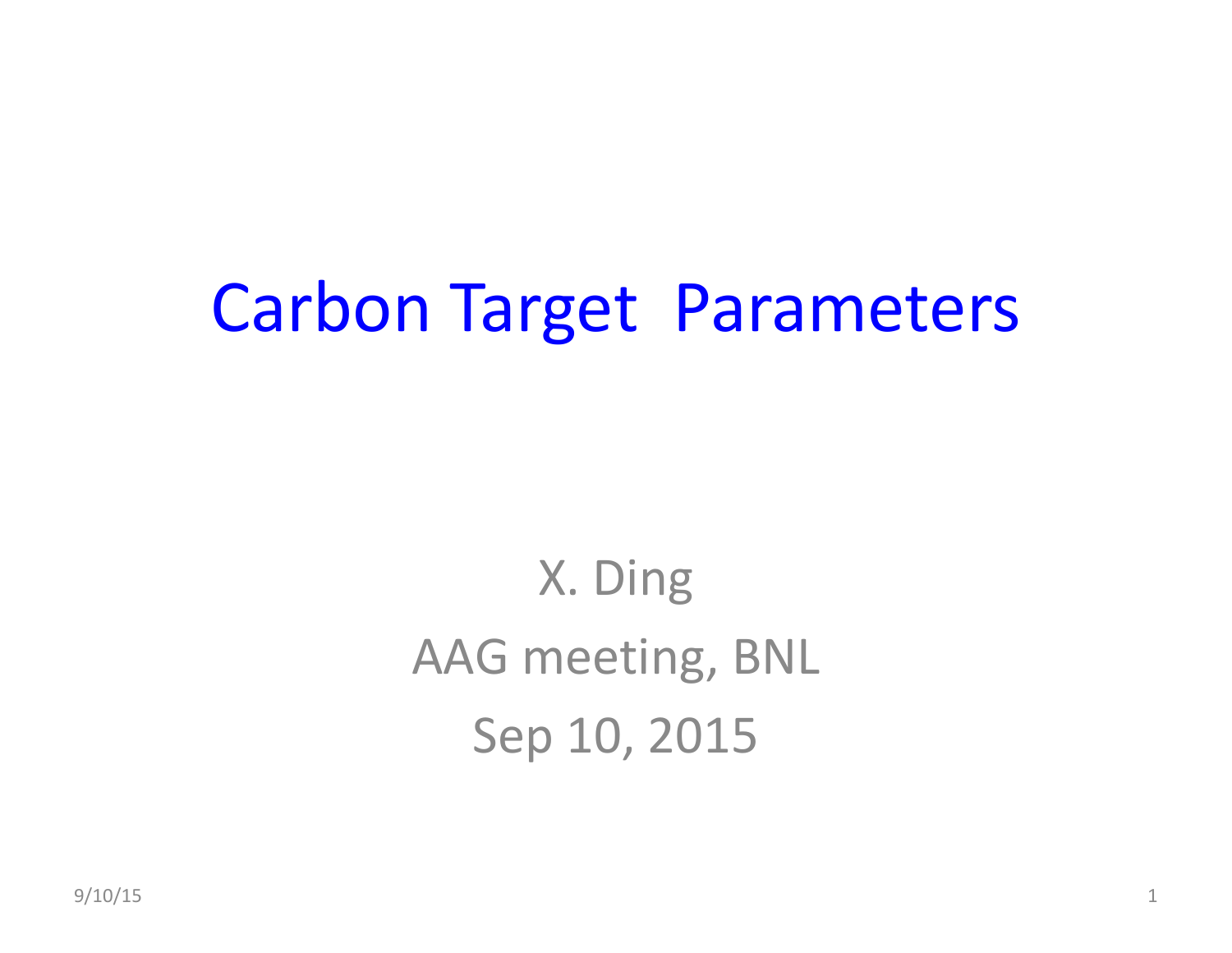## Introduction

- MARS15 (BNL Spot Cluster)
- ROOT‐based geometry setting without BE windows for 20t02T5m and 20to 4T5m configuration (Carbon target,  $1.8$  g/cm<sup>3</sup>)
- No SMIN card and 400,000 events
- •• Beam emittance: 0, 5, 20, 50 micron
- KE at 6.75 GeV, launched at *<sup>z</sup>* <sup>=</sup> ‐100 cm
- Collect all particles at *<sup>z</sup>* <sup>=</sup> 50 <sup>m</sup> with KE selection of min. of 40 MeV and max. of 180 MeV or 300 MeV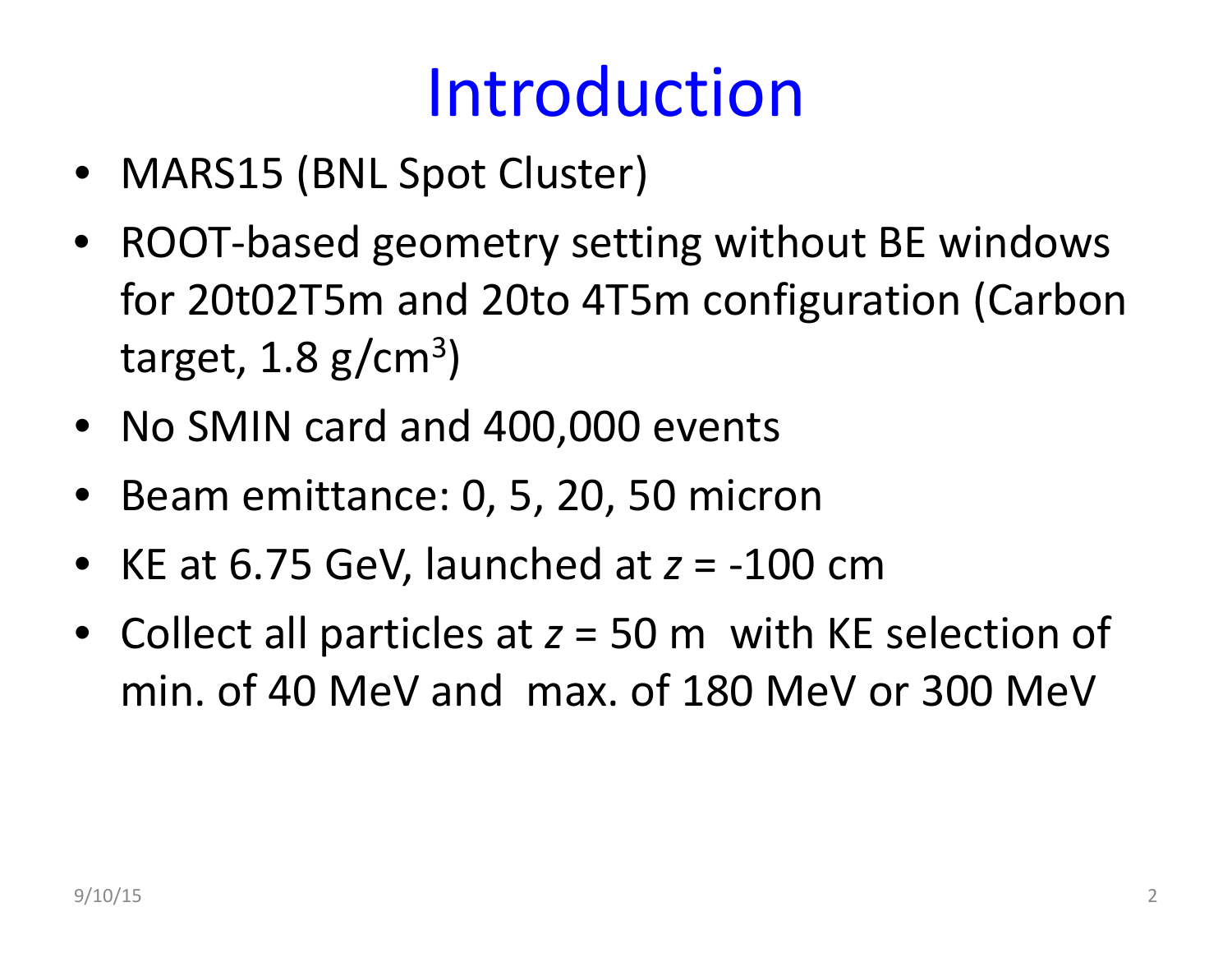#### Vary Target Length

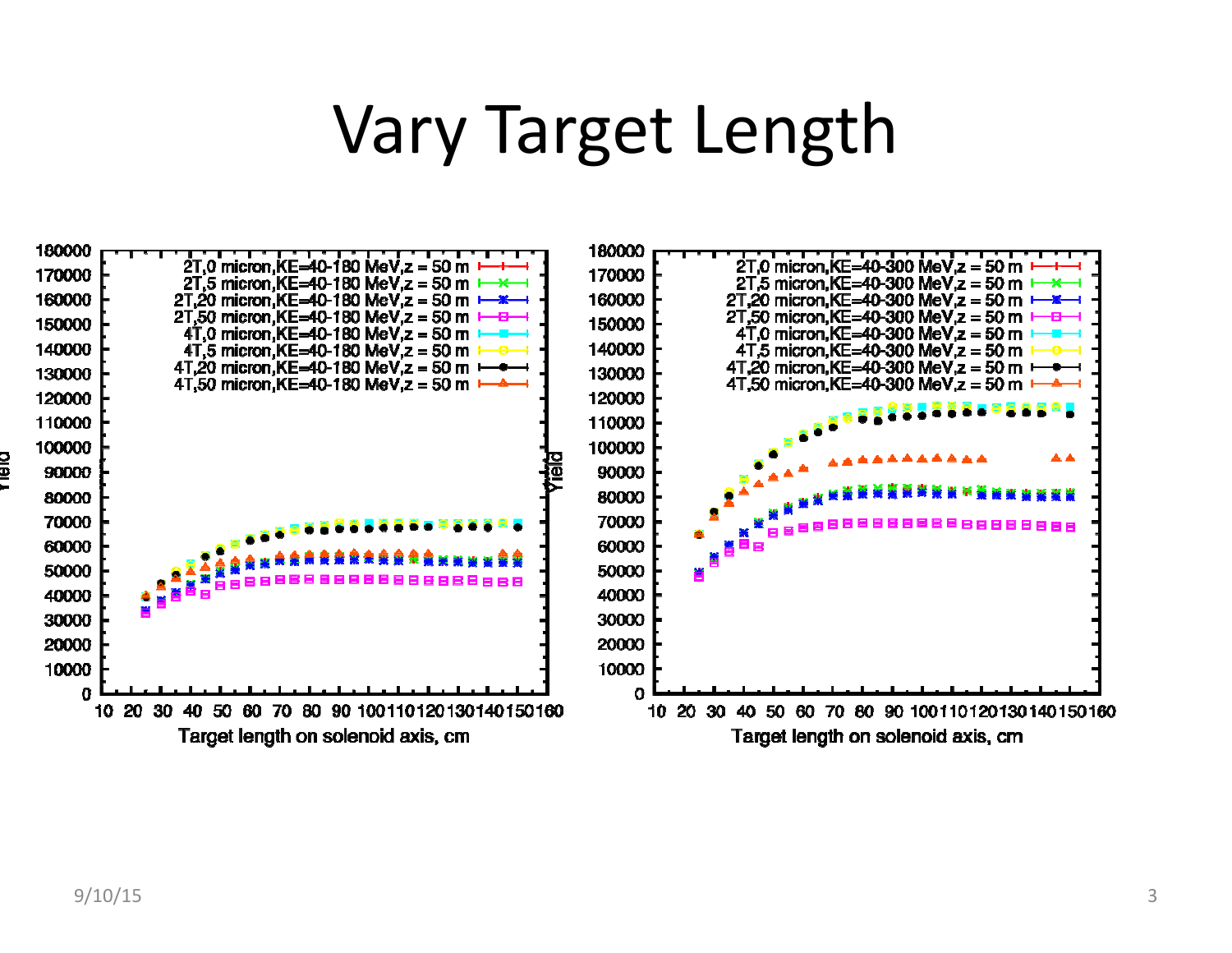#### Vary Target Radius

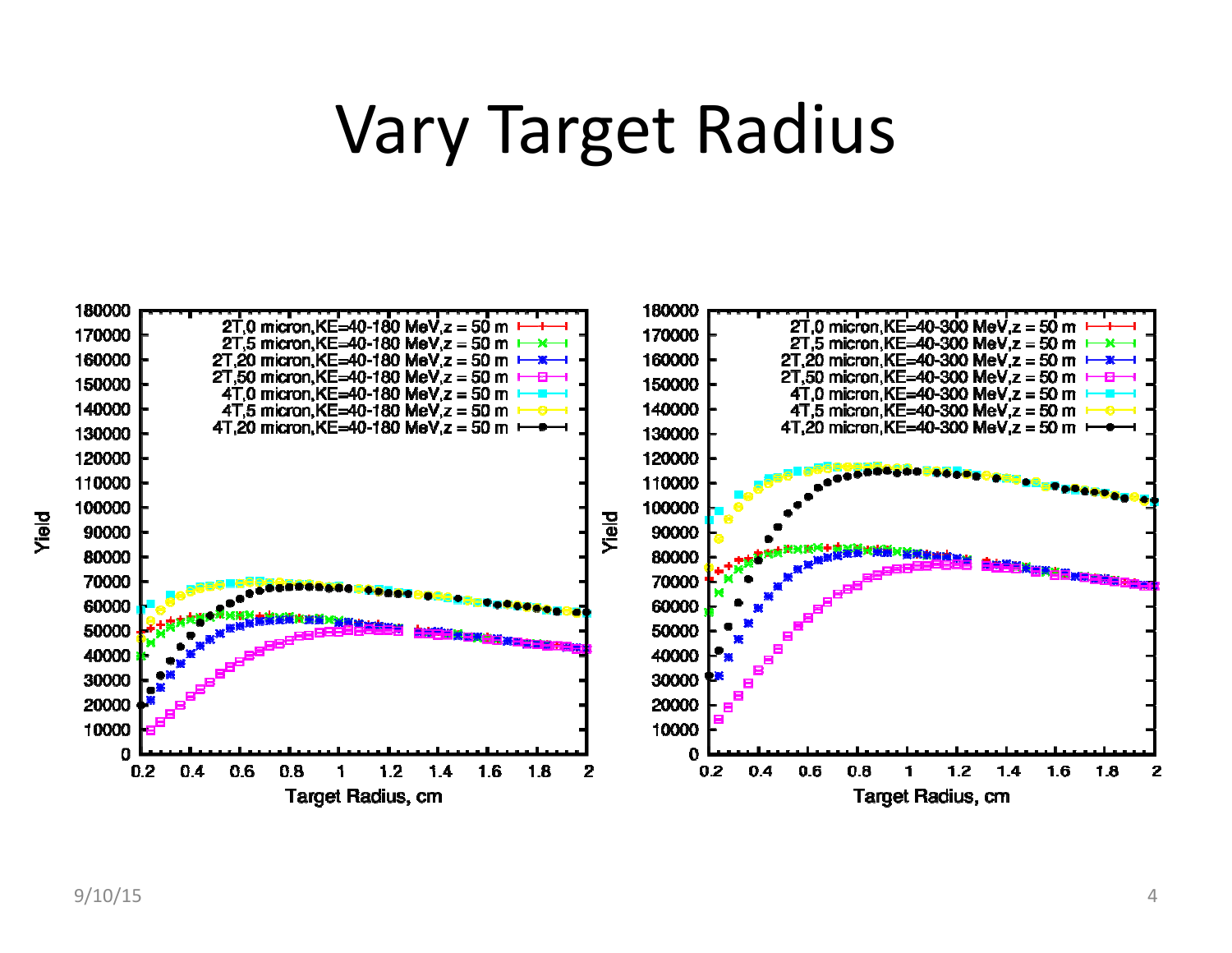## Vary Target Rod Angle

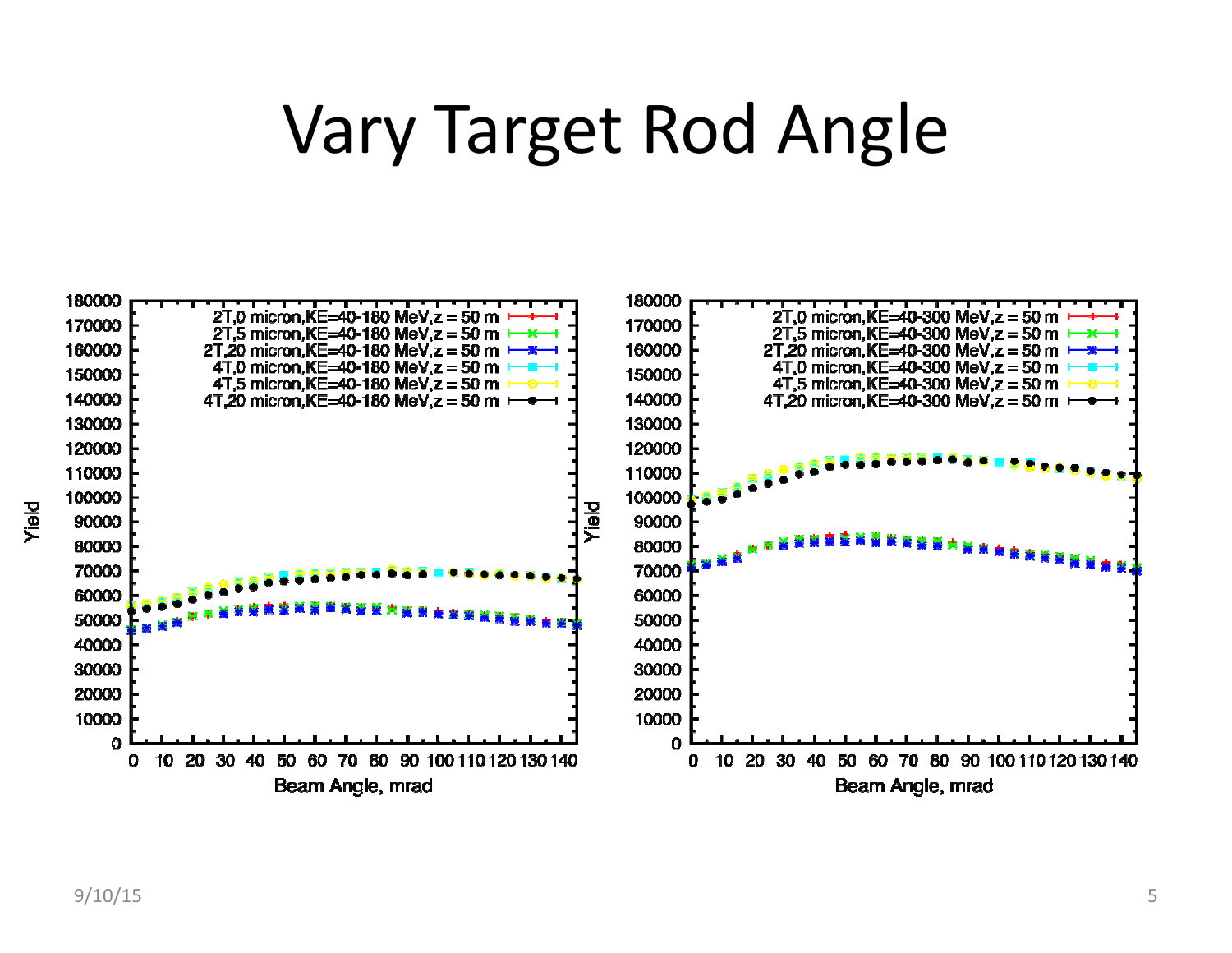# Carbon Target Parameters for Front End Study ?

- Target Length: 100 cm
- Target Radius: 1 cm
- Beam Radius: 0.25 cm
- Beam Angle or Target Angle: 65 mrad
- Beam/Target Crossing Angle: 0 mrad
- Beam emittance: 0 and 20 micron
- Collection Plane: 2, 5, 10, 50 <sup>m</sup>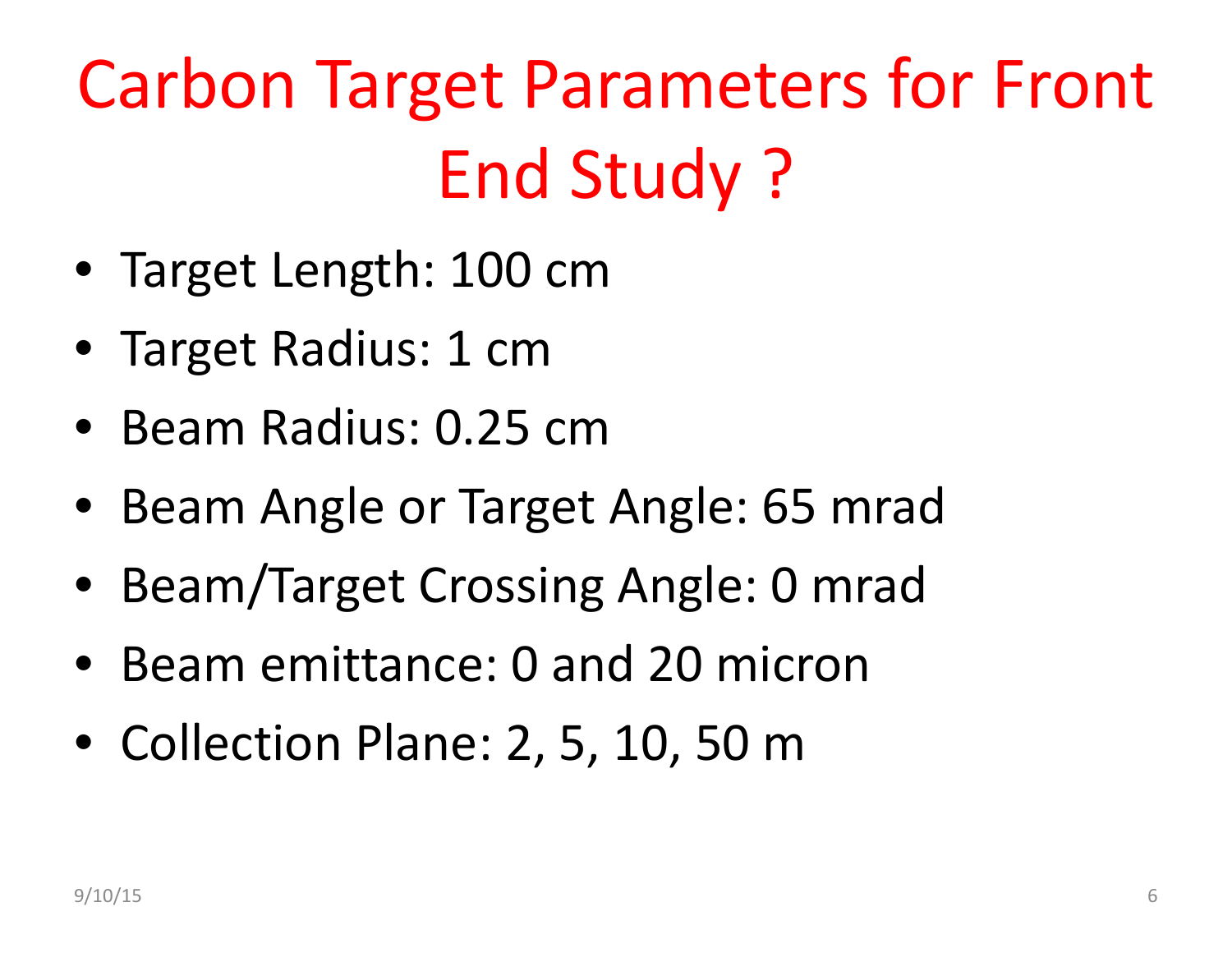# Backup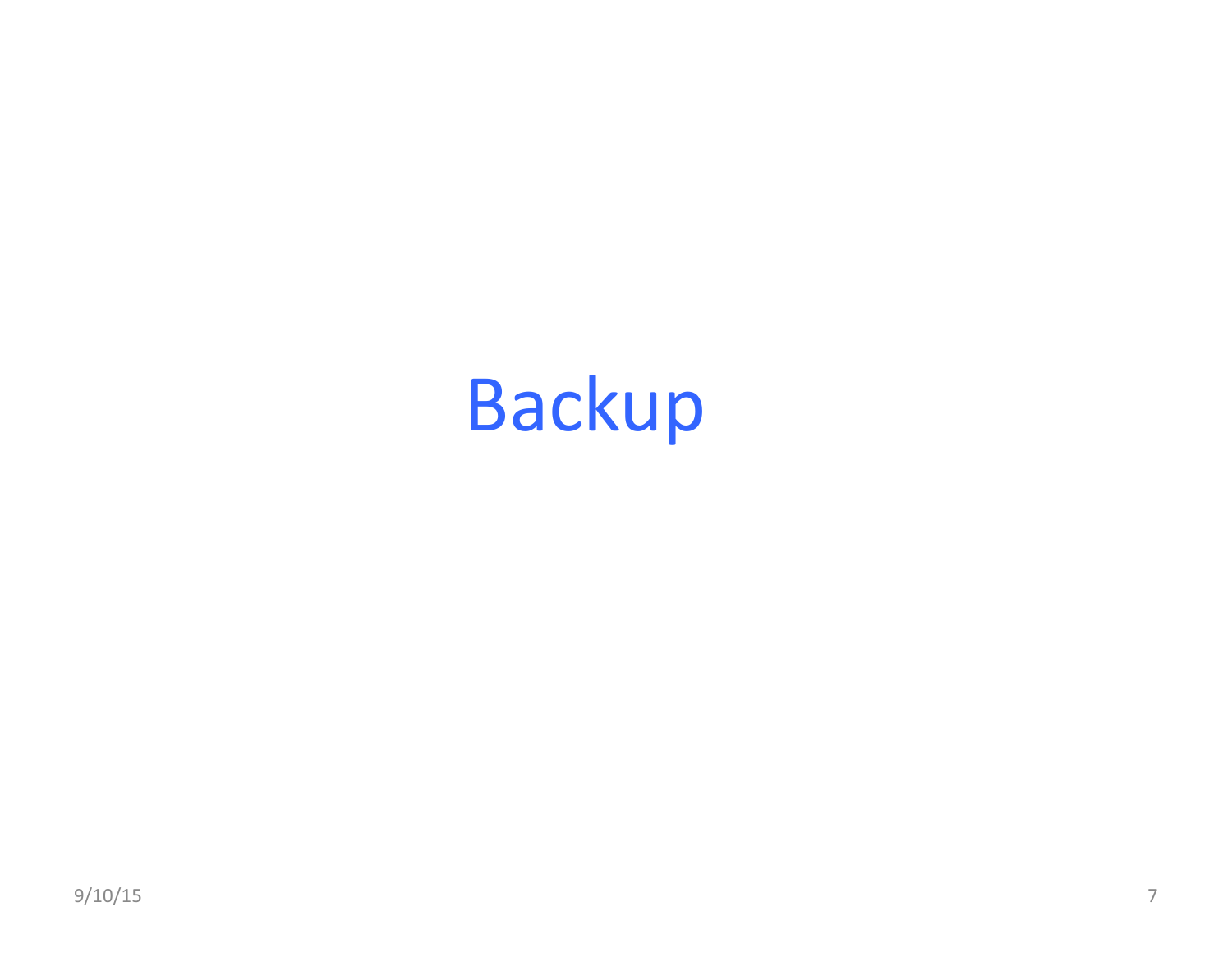



Particles/10MeV/GeV